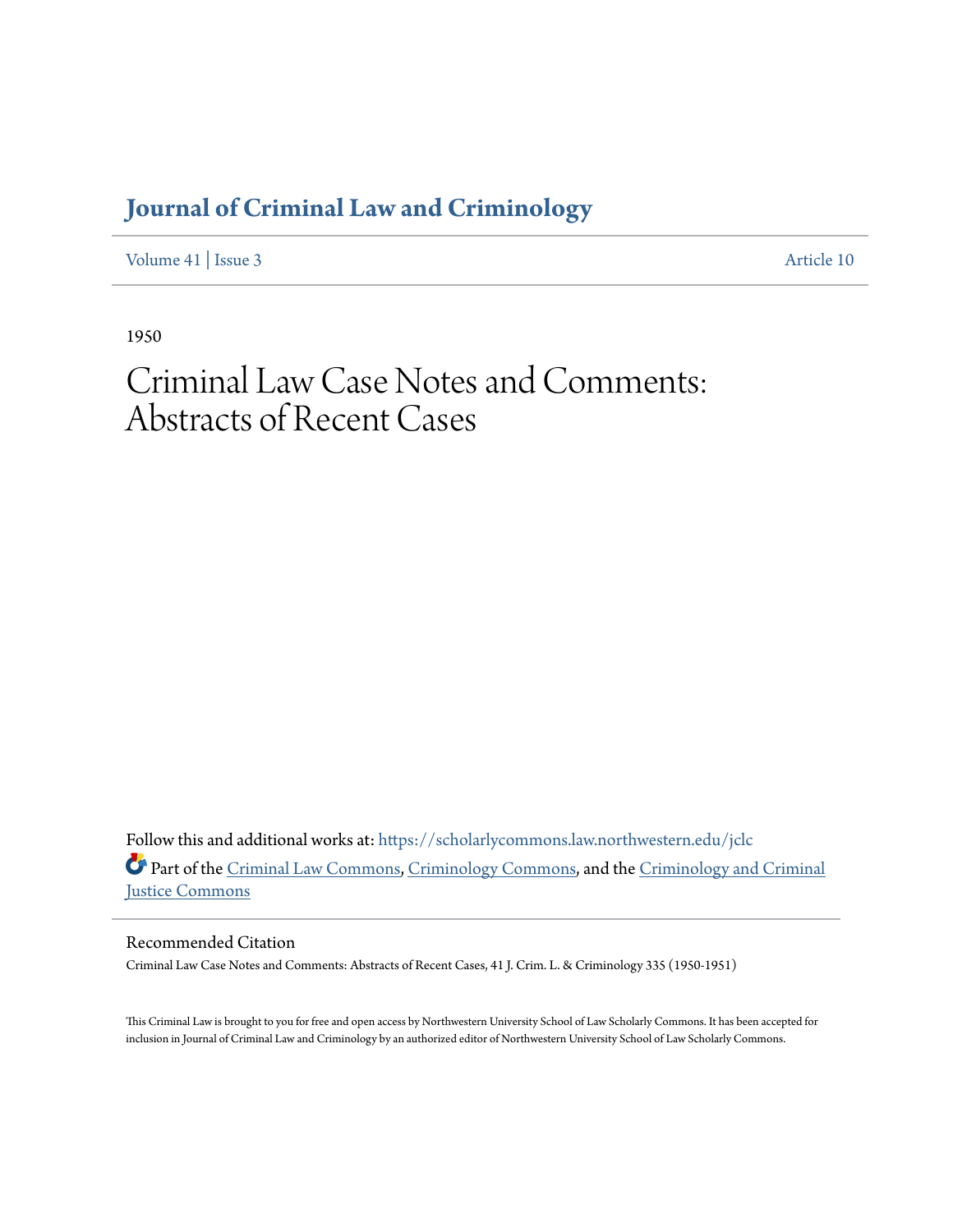question McSwain on the stand, the citation for contempt was overruled. The **case** is, therefore, of little or no value as precedent because of the purely technical basis on which it was determined. It would seem that **by** merely taking what the court considered to be proper steps in questioning, the documents would have to be revealed. The tenor of McSwain's testimony indicates that this is hardly the interpretation which the FBI placed on the regulation. Yet, in order to regain an untrammeled privilege for departmental documents, it is only necessary for the Attorney General to withdraw the supplement.

The initial point in the case follows the line of decisions allowing a department head to determine the existence of privilege. With all deference to the department head, the litigant's interests ordinarily would not be given adequate consideration. Even with the waiver principle the rationale is unsatisfactory. In certain habeas corpus proceedings where evidence is crucial justice could well require that documents be made available. Similarly, in criminal actions in a state court, if the material were of primary importance the public interest might best be served **by** having the documents revealed. The issue should not depend on the fortuitous presence of a technical waiver.

The extent of public interest in preserving the secrecy of official documents varies with the differing functions of the various agencies. It is conceivable that the benefit in securing evidence in certain civil cases might outweigh the importance of keeping documents of some agencies secret. Additionally, where the government is prosecuting a case and the defendant seeks evidence which is material, but not crucial, it might be proper to refuse the documents without dismissing the prosecution. Such problems demand a rule with fairness and flexibility. These qualities can only be achieved **by** a restoration of the determination of privilege to the trial judge.

## **Abstracts** of Recent Cases

The Constitutionality of a Post Conviction Law-In the recent case of *People v. Dale, 92 N.E. (2d) 761 (Ill. 1950), the Illinois Supreme Court* had occasion to pass directly upon the constitutionality of the Illinois Post Conviction Act. The defendant had been convicted under the Illinois Habitual Crfininal Act and was serving a sentence in the penitentiary. Alleging that he had been deprived of due process of law in the previous proceeding, he sought relief under the Post Conviction Act **(ll.** Rev. Stat., 1949, chap. **38, §§826-832).**

Briefly, the Act provides that any person imprisoned in the penitentiary may initiate proceedings in the court which tried and sentenced him to determine whether there had been a substantial denial of his right to due process of law, either under the Federal or Illinois Constitutions. In the instant case, the defendant filed a petition in the Criminal Court of Cook County, asserting that in the trial which led to his conviction he had been denied the right to summon witnesses in his defense. The state filed a motion to dismiss the petition on the ground that the Post Conviction Act was unconstitutional and the motion was sustained **by** the Criminal Court. Upon the defendant's appeal the Illinois Supreme Court found little difficulty in disposing of the various arguments made **by** the state. The most serious contention advanced **by** the State's Attorney against the Act's constitutionality was that it provided a rehearing on constitutional issues in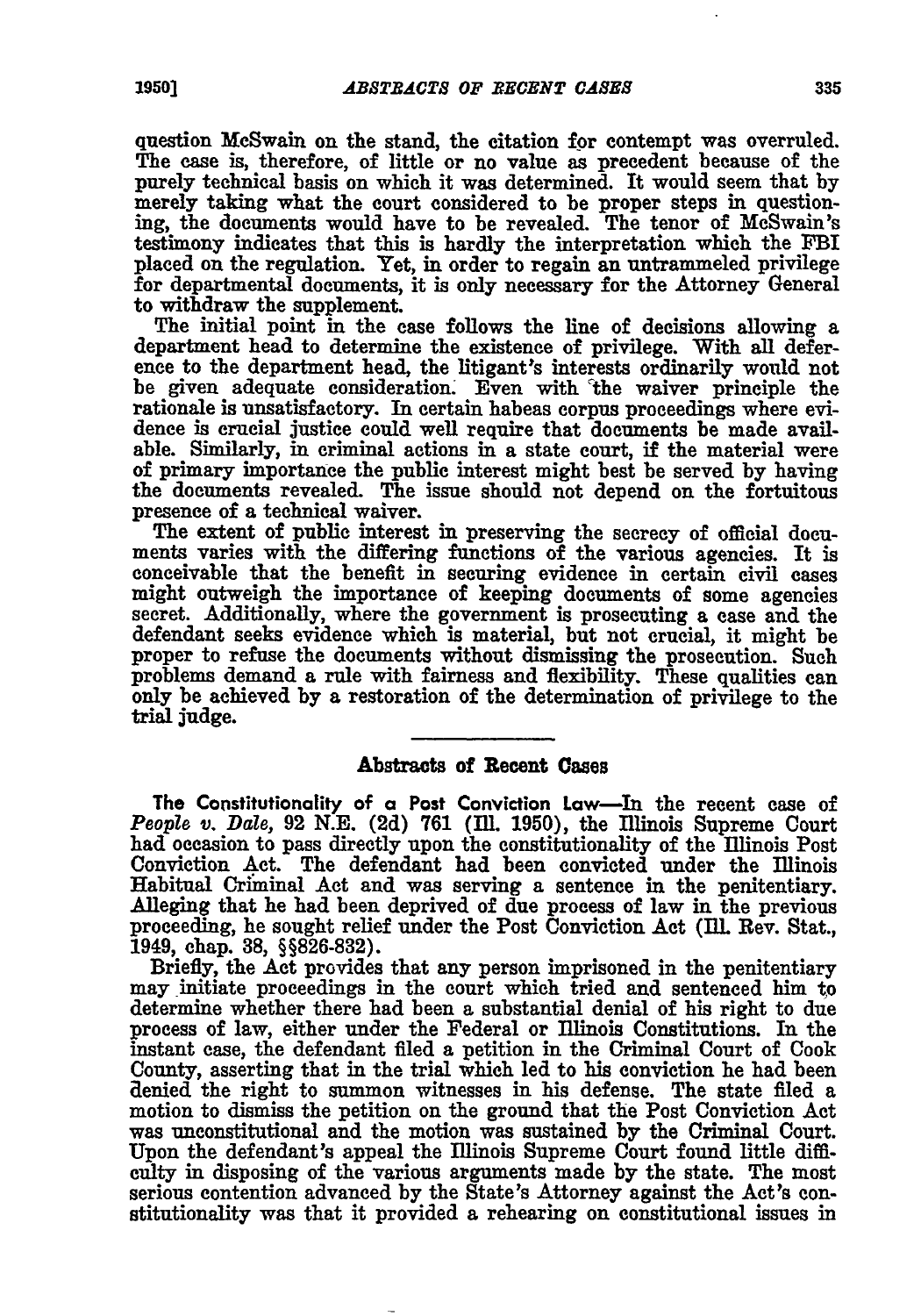causes which had been finally adjudicated, thus giving power to a *nisi* prius court to set aside its own final judgments as well as those of the state Supreme Court. The Court, however, found no merit in this argument, stating that the new statutory remedy could not be utilized to obtain a hearing upon claims of denial of constitutional rights which had already been heard on their merits. "The question of the guilt or innocence of the petitioner will not be before the court on the post-conviction proceeding, but the inquiry will be limited to constitutional issues not previously adjudicated."

The State's Attorney also argued that the legislation was prohibited under the Illinois Constitution as class legislation in that it withheld the remedy from "classes of persons imprisoned in jails, reformatories and similar institutions and therefore its classification is unreasonable." To refute this argument it was pointed out that the state constitution afforded procedural safeguards to persons subject to penitentiary sentences not available to those charged with lesser crimes. Thus it was not unreasonable for the legislature to provide additional safeguards to those so singled out by the constitution without any necessity of also making such remedies available to minor offenders. The Court refused to countenance the argument that the protection of the Act did not extend to female felons imprisoned in the State Reformatory for Women or to convicted murderers who were awaiting execution in the Cook. County jail. It held that the Act should be interpreted in the spirit in which it was written rather than on the basis of a technical reading of its exact letter.

A less important argument that prior to the Act there were adequate postconviction remedies was summarily dismissed as presenting no constitutional issue. The Court pointed out that none of the extant remedies *(habeas corpus, coram nobis,* or *writ of error)* were replaced by the new statute, and the mere existence of these remedies did not prohibit the legislature from providing additional ones if it felt that they were either needed or desirable.

The well known principle that the power of a state legislature was plenary and need not be found in a constitutional provision was affirmed in this decision. (For a complete discussion of the Illinois Post Conviction Act, see Vol. 40, page **606** of this *Journal.)*

**Admissibility of Admission by Silence of an Intoxicated Person; Admissibility of Dying Declaration Made Without Formalities-Recently the Supreme** Court of North Carolina, in *State v. Rich,* **58 S.E. (2d) 717 (N. C., 1950),** re-examined two well-known rules of evidence. Both the principles of admission by silence and the admissibility of dying declarations were involved. Briefly, the facts were that the defendant "Shine" Rich was found guilty of murder in the second degree and appealed on grounds of improper admission of evidence. The evidence called into question arose under the following circumstances: a deputy sheriff was called to the home of the defendant and there found both the defendant and his wife, whom he had beaten, lying on their bed. Rich was apparently "well under the influence," but sufficiently alert to smoke and later rise and kiss the victim as she was carried away in an ambulance. The wife was in considerable pain and, in answer to the witness' question, replied that "Shine did it." This conversation was admitted into evidence, over objection, under the rule that one accused in his presence must be prepared to deny or be deemed to have admitted the accusation by his silence. The North Carolina Supreme Court refused to allow the defense's contention that the defendant's con-